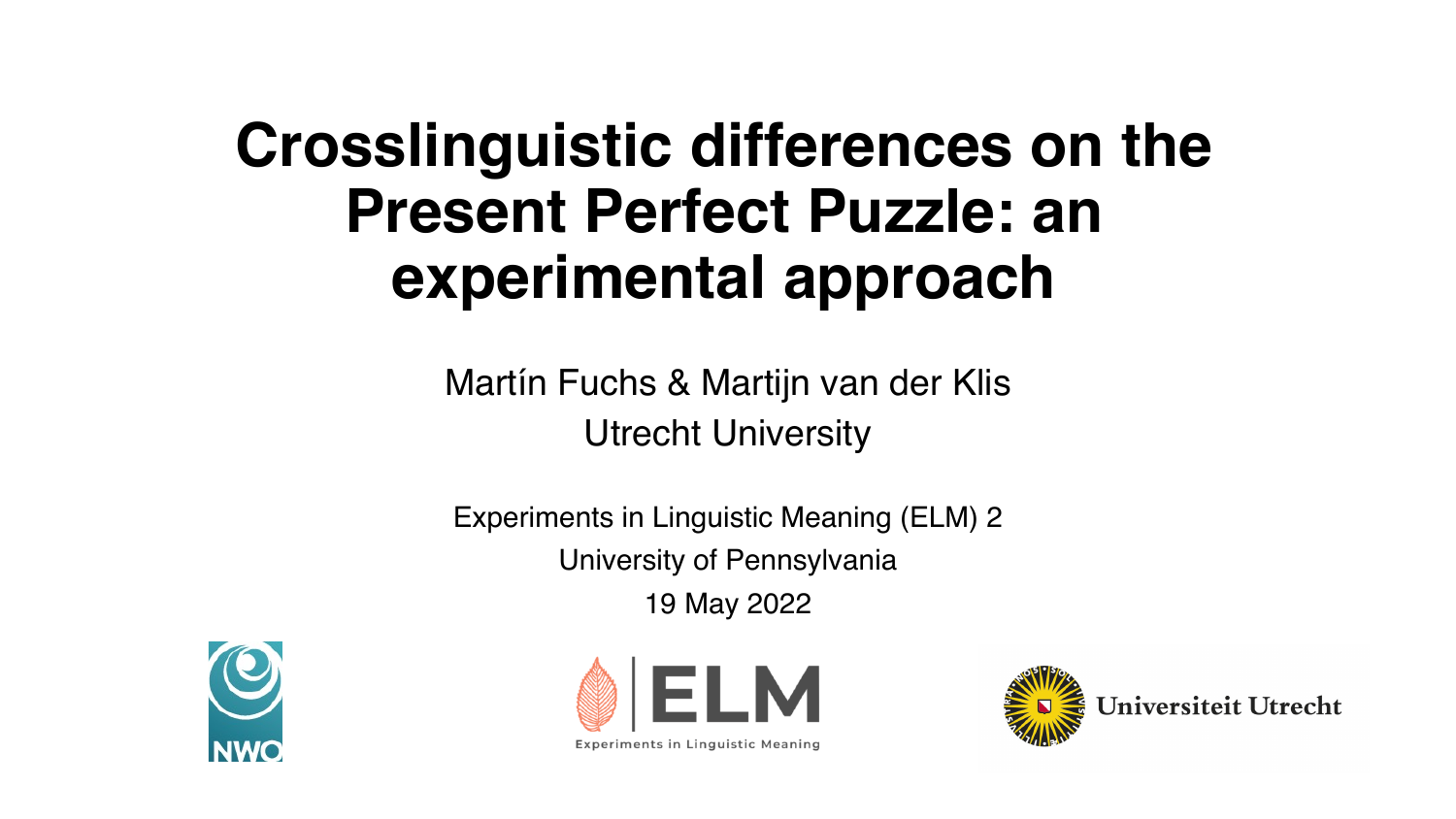#### Introduction: Perfect/Past in English

Variation between **PERFECT** and **PAST** forms responds to constraints not clearly understood. (1) and (2) are both possible:

1) Mary ate breakfast at that café.

(Perfective) **Past E,R < S**

2) Mary has eaten breakfast at that café.

(Present) **Perfect E < R,S**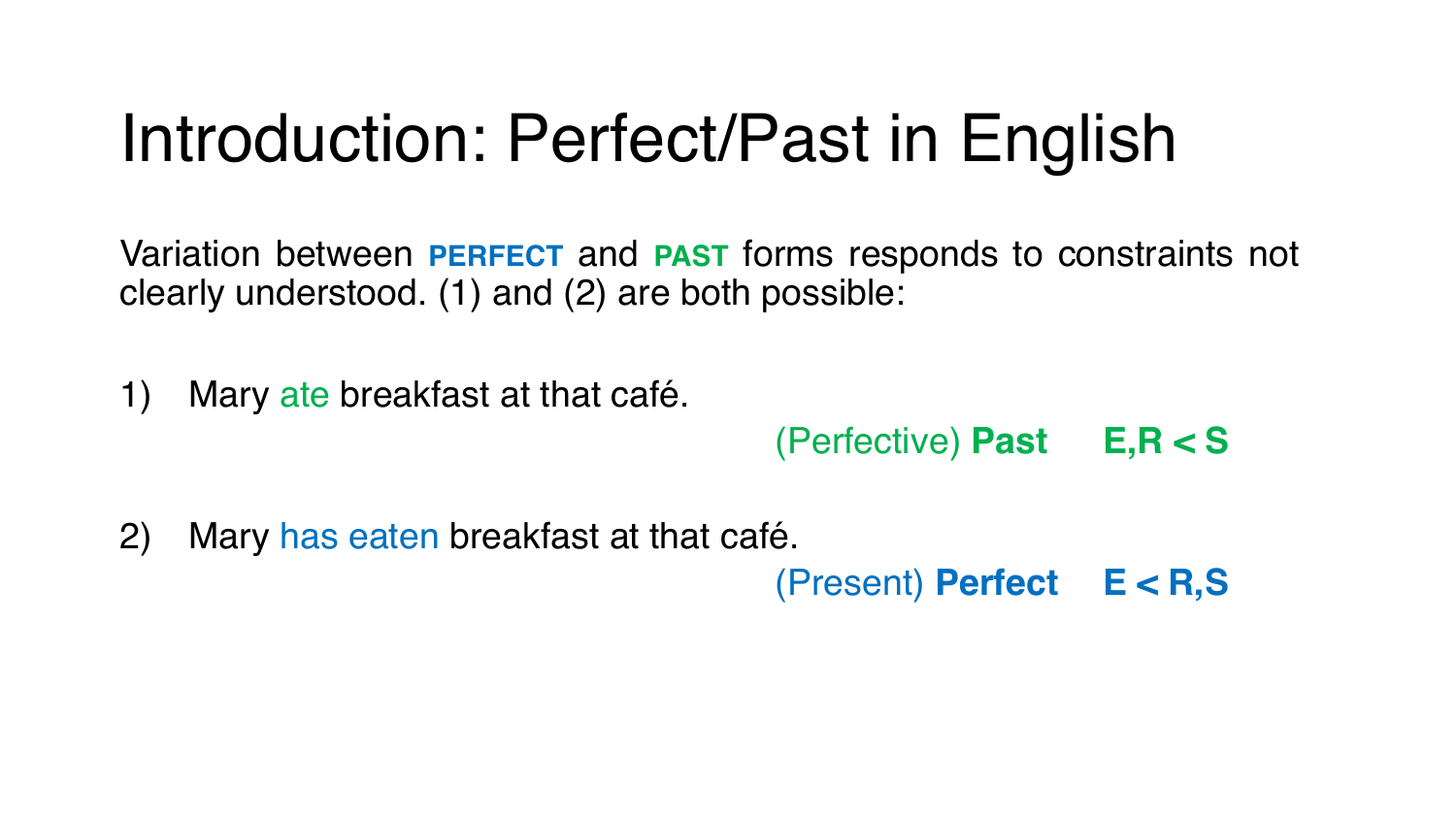#### Introduction: Perfect/Past in English

The **present perfect puzzle**: "the Present Perfect does not go with an adverbial referring to the past" (Klein 1992: 526), so the Simple Past has to be used instead:

3) Mary (#has) left at 8am.

**R=S restricts past-time adverbs**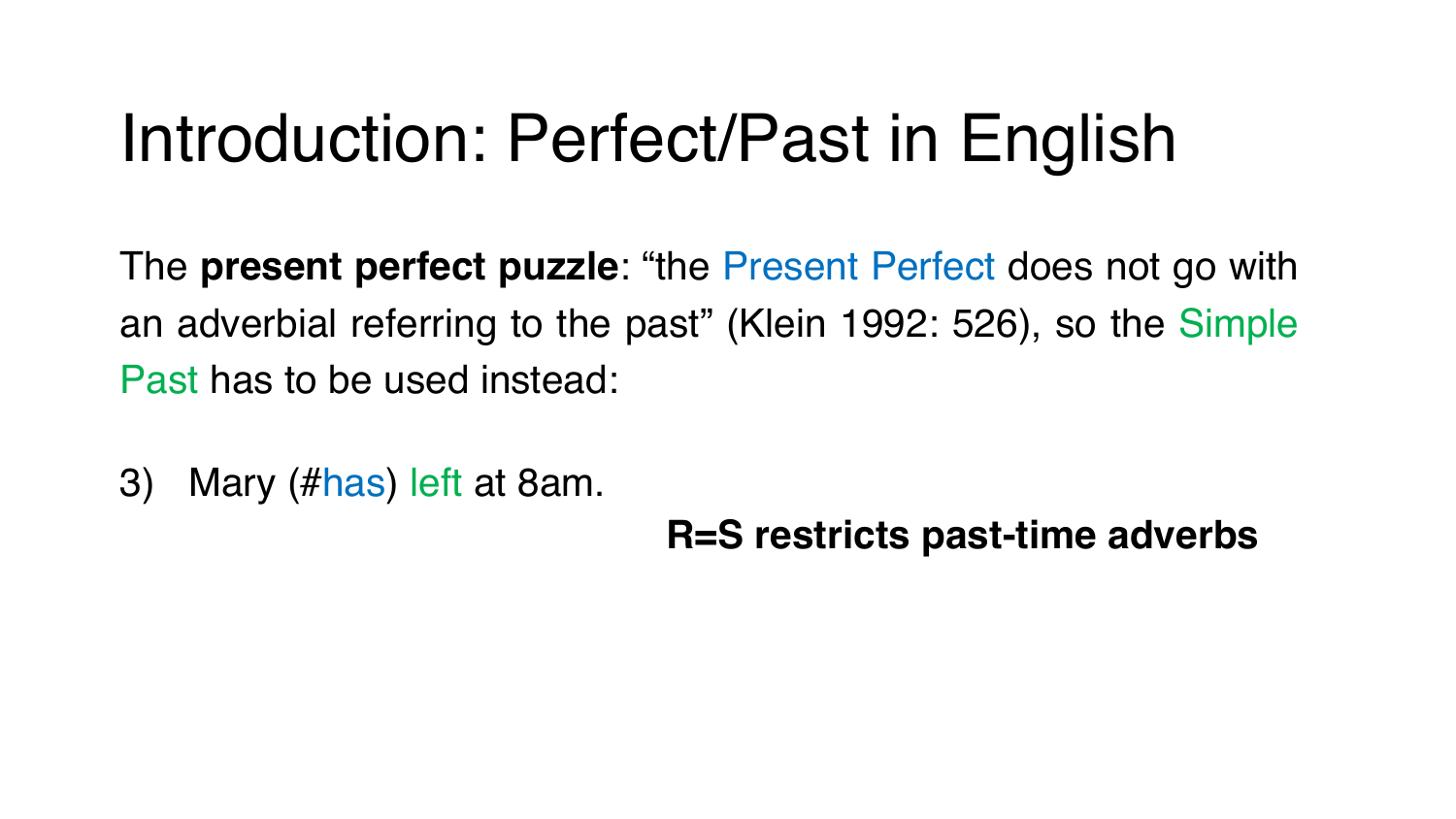#### Lack of crosslinguistic coverage

- However, **most research has been done in English** (e.g., McCawley 1981, Michaelis 1994, Portner 2003, Nishyama & Koenig (2010).
- French, Dutch, German **PERFECT**: compatible with past time adverbials (e.g., de Swart 2007).
	- Marie est partie à 8 heures. [French]
	- Maria is om 8 uur weggegaan. [Dutch]
	- Maria ist um 8 Uhr abgefahren. [German]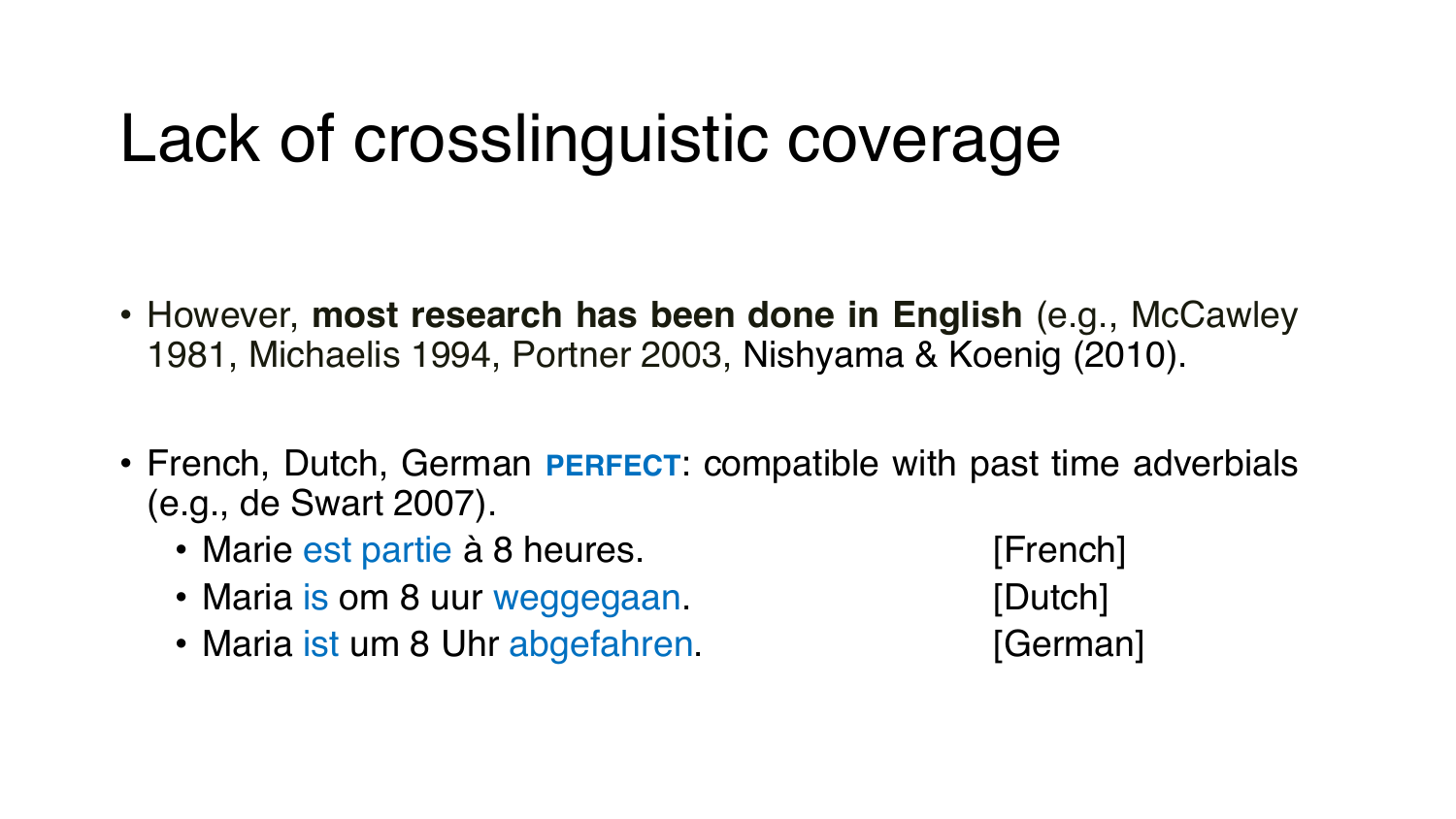#### Parallel corpora work (van der Klis et al. 2021) Spanish: constraint on prehodiernal past

- Events delimited by a prehodiernal temporal adverbial are expressed with the **PERFECT** in French (and German and Dutch), but require the **PAST** in Spanish.
- a. Il a perdu son oncle, il y a quelque mois. [French]
- d. Perdió a su tío hace algunos meses. [Spanish]
- e. He lost his uncle some months ago. [English]

examples from Camus, *L'étranger (*1942)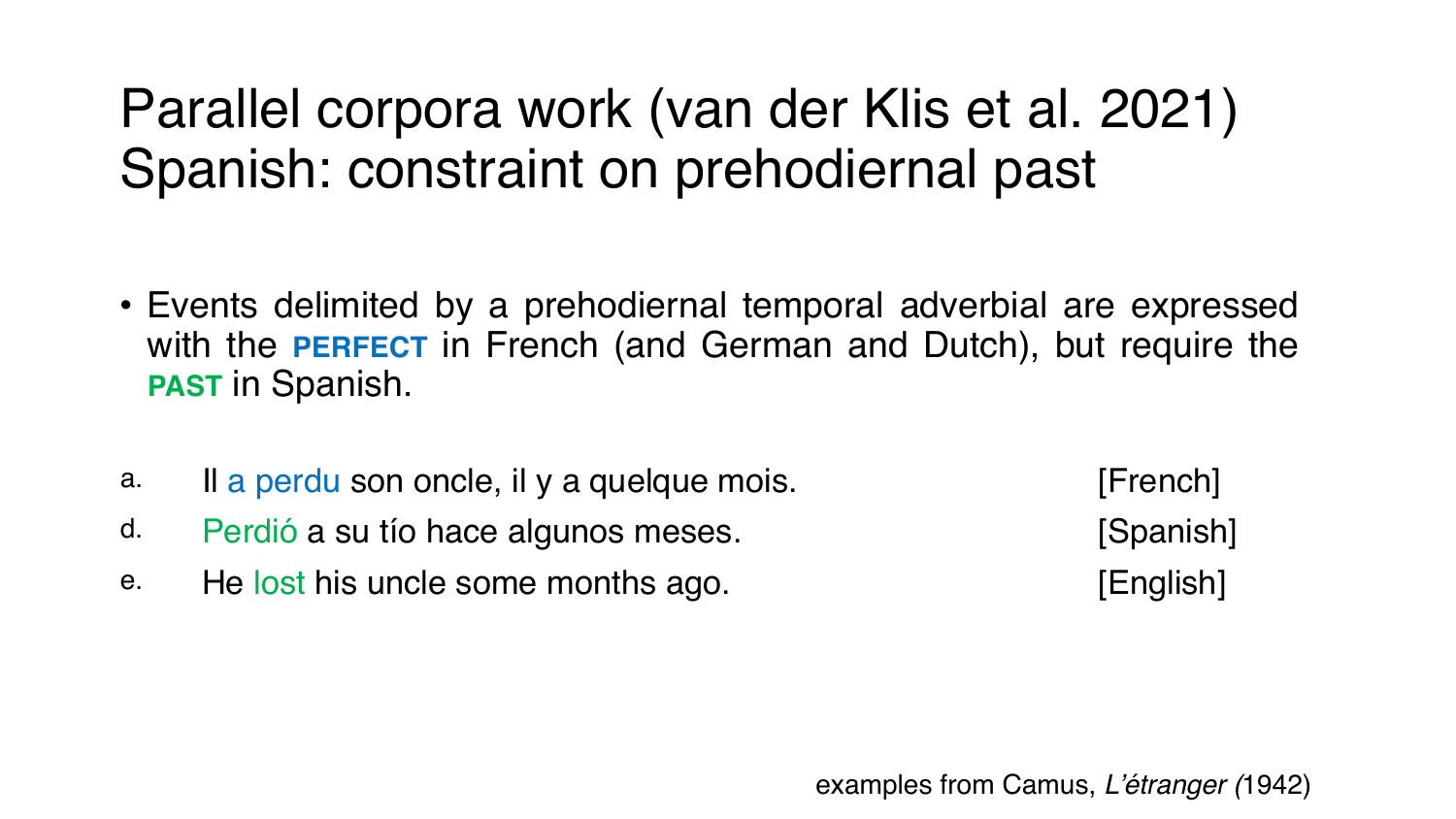#### Parallel corpora work (van der Klis et al. 2021) English: constraint on past events

- **PERFECT** seems to be compatible with deictic adverbs referring to 'today' in Spanish, but **PAST** in English.
	- a. Aujourd'hui maman est morte. [French]
	- b. Hoy mamá ha muerto. **Example 19 and 19 and 19 and 19 and 19 and 19 and 19 and 19 and 19 and 19 and 19 and 19 and 19 and 19 and 19 and 19 and 19 and 19 and 19 and 19 and 19 and 19 and 19 and 19 and 19 and 19 and 19 and 1**
	- c. Mother died today. **Example 20 Constructed English** [English]

examples from Camus, *L'étranger (*1942)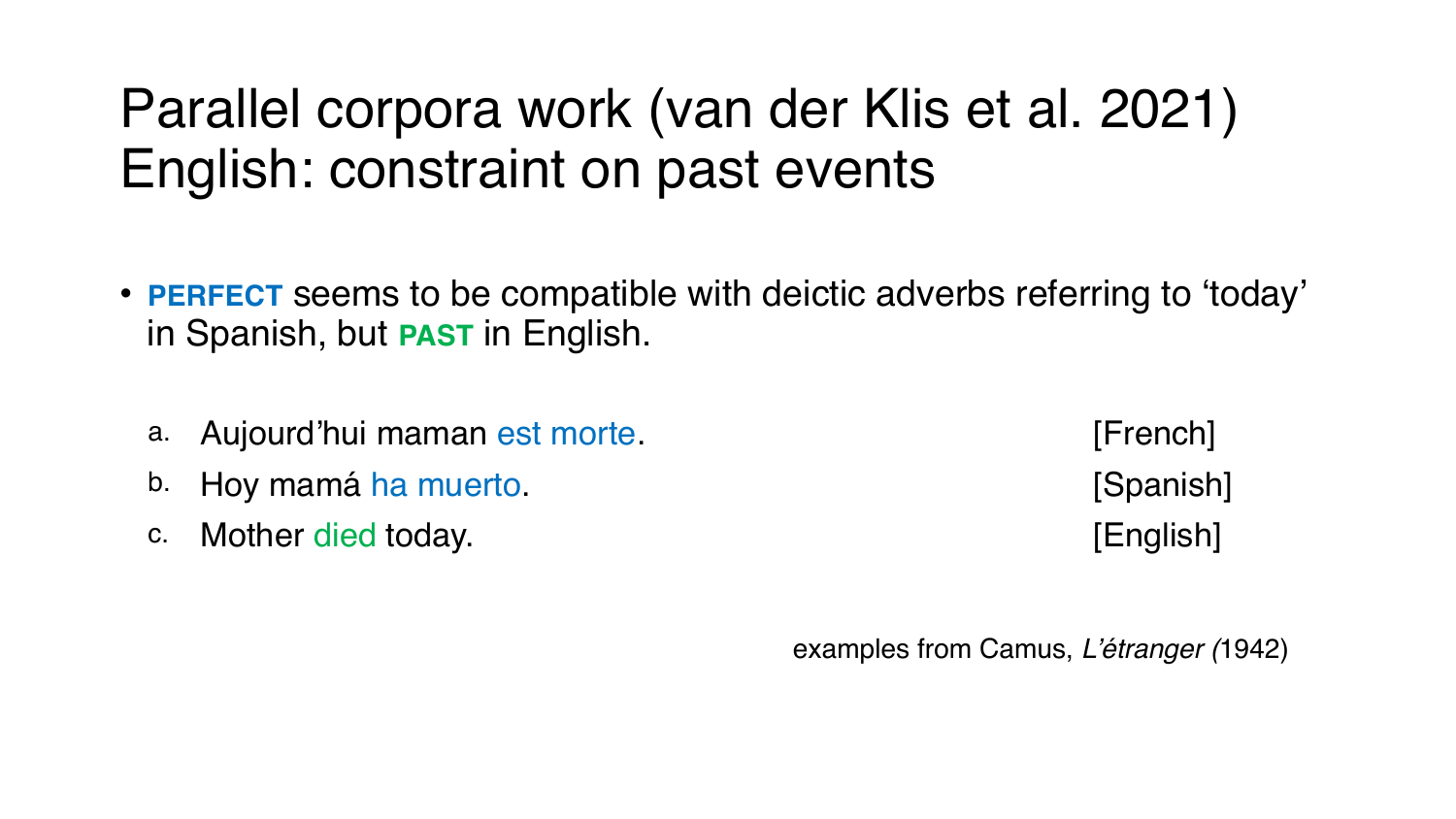# English: deixis

Does English never allow temporal adverbials with the Present Perfect?

- 5) Mary *#has left* / *left* **at 8am**.
- 6) Mary *has left* / *left* **this morning**
- English seems to allow *deictic* **temporal adverbials** (Hitzeman 1995) to combine with Present Perfect.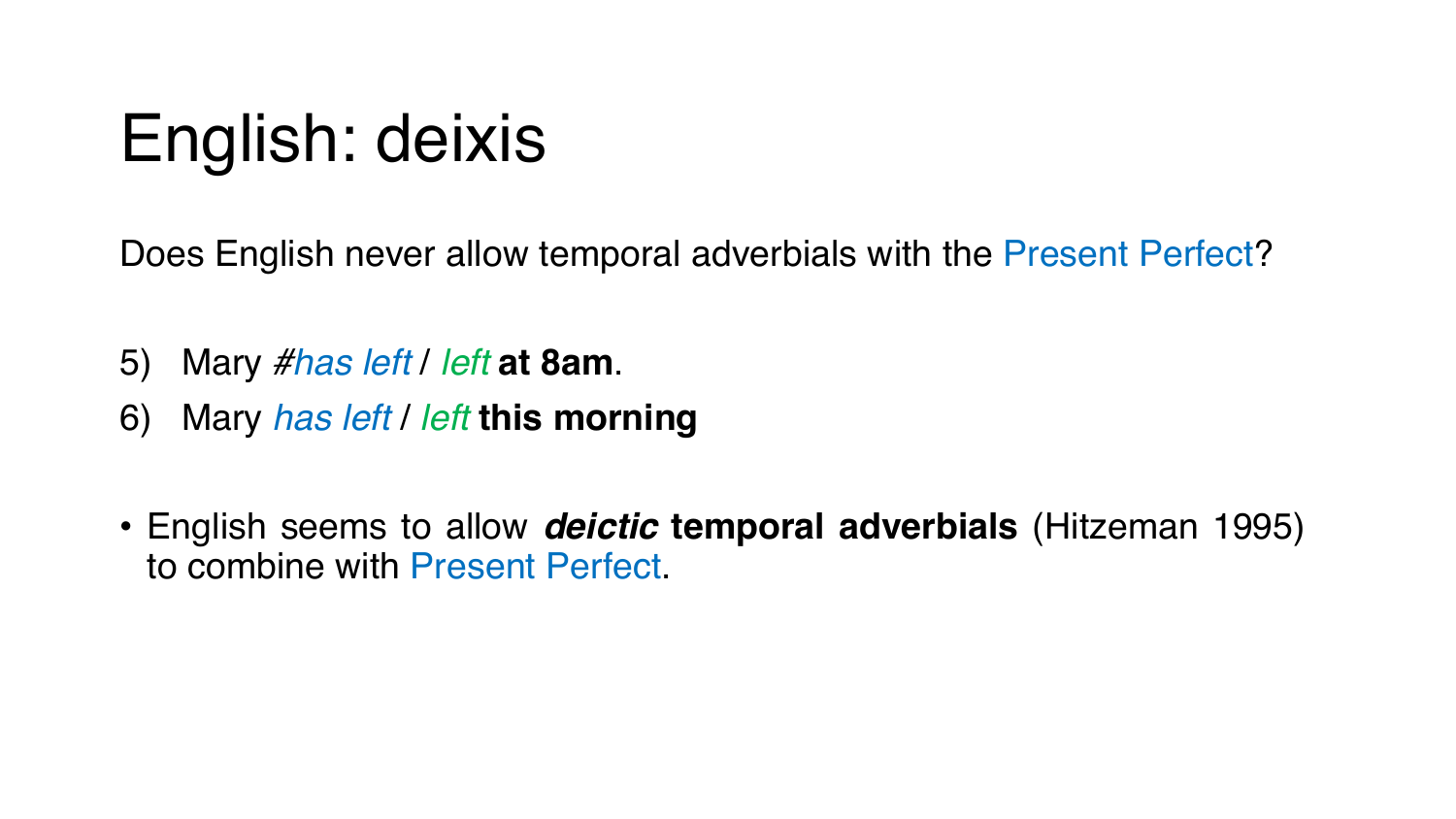The (crosslinguistic) present perfect puzzle: An acceptability judgment task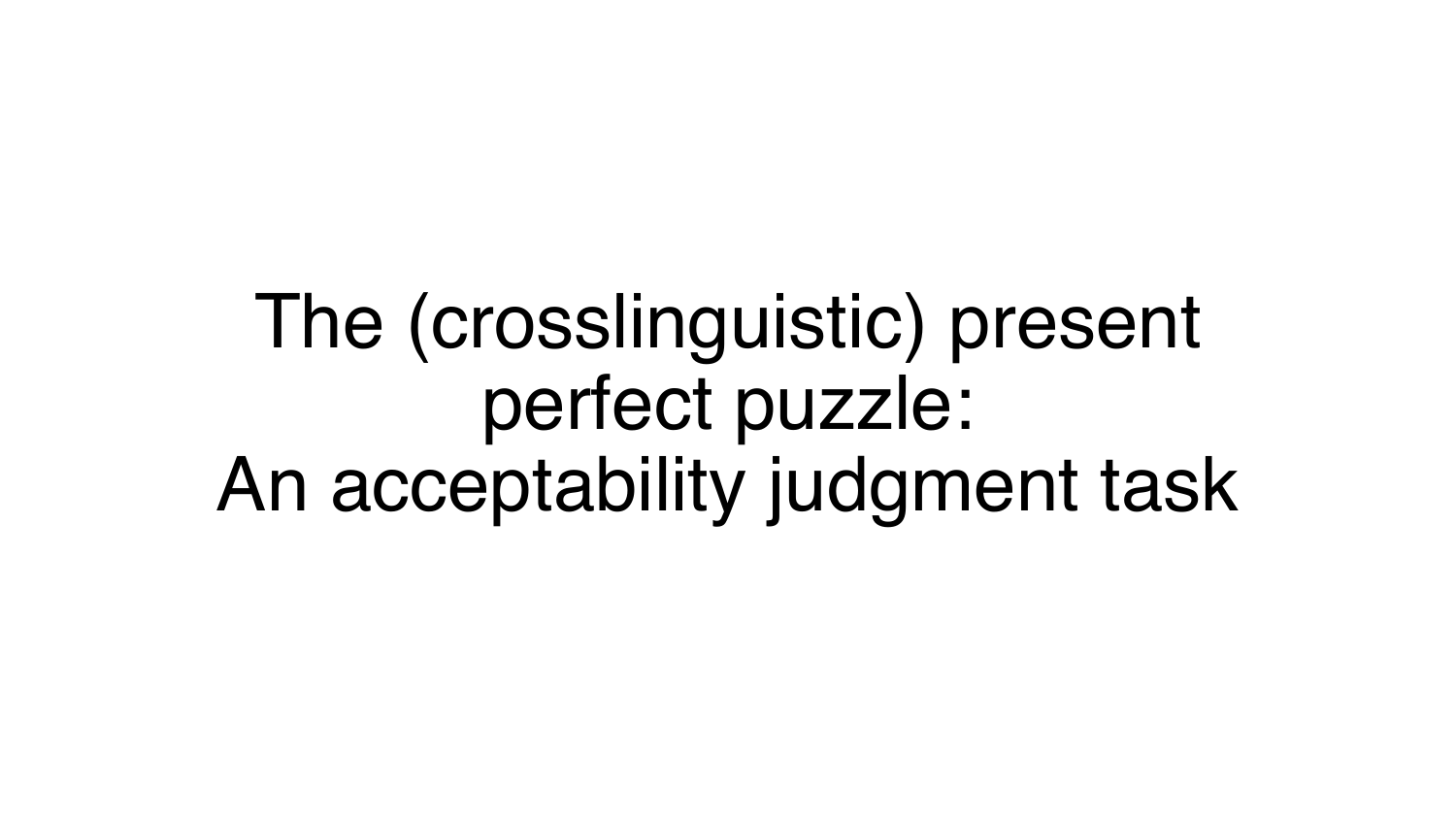## Method: acceptability judgments

- 8 contexts that conveyed **bounded events** (all **achievements**).
- **Three independent variables** with two levels each (2x2x2):
	- **Grammatical Marker**: PERFECT / PAST
	- **Temporal proximity**:
		- **+T :** adverbials relate to day of utterance by being included in it (e.g. *this morning*) or including it (e.g. *this month*).
		- **-T:** adverbs do not include/are included in day of speech (e.g. *last month*).
	- **Deixis**:
		- **+D:** temporal reference of adverb is deictic in nature (e.g. *yesterday*)
		- **-D:** adverbs that can be placed on a timeline independently from speakers' center of reference (e.g. *in 2004*)
- **Three languages**: Netherlands Dutch / Peninsular Spanish / UK English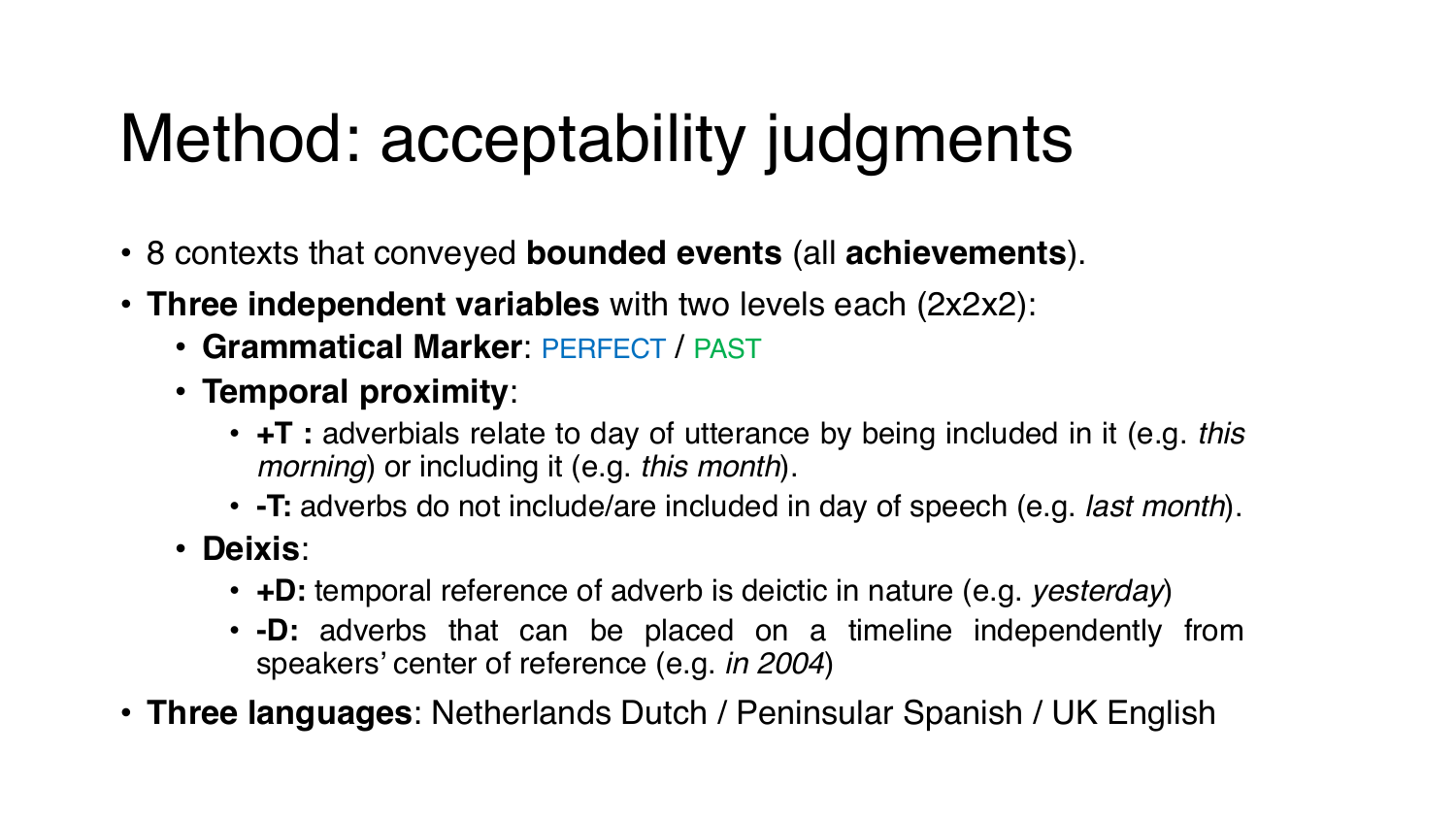# Method: acceptability judgments

- Total of 64 stimuli (+96 fillers)
- Latin Square design.
- 75% of stimuli followed by comprehension questions.
- 160 subjects per language:
	- Dutch: The Netherlands all provinces (mostly Utrecht)
	- Spanish: Spain- all regions (no differences, mostly Madrid)
	- English: UK- all regions (no differences, mostly greater London)
- Rating on a 5-point Likert scale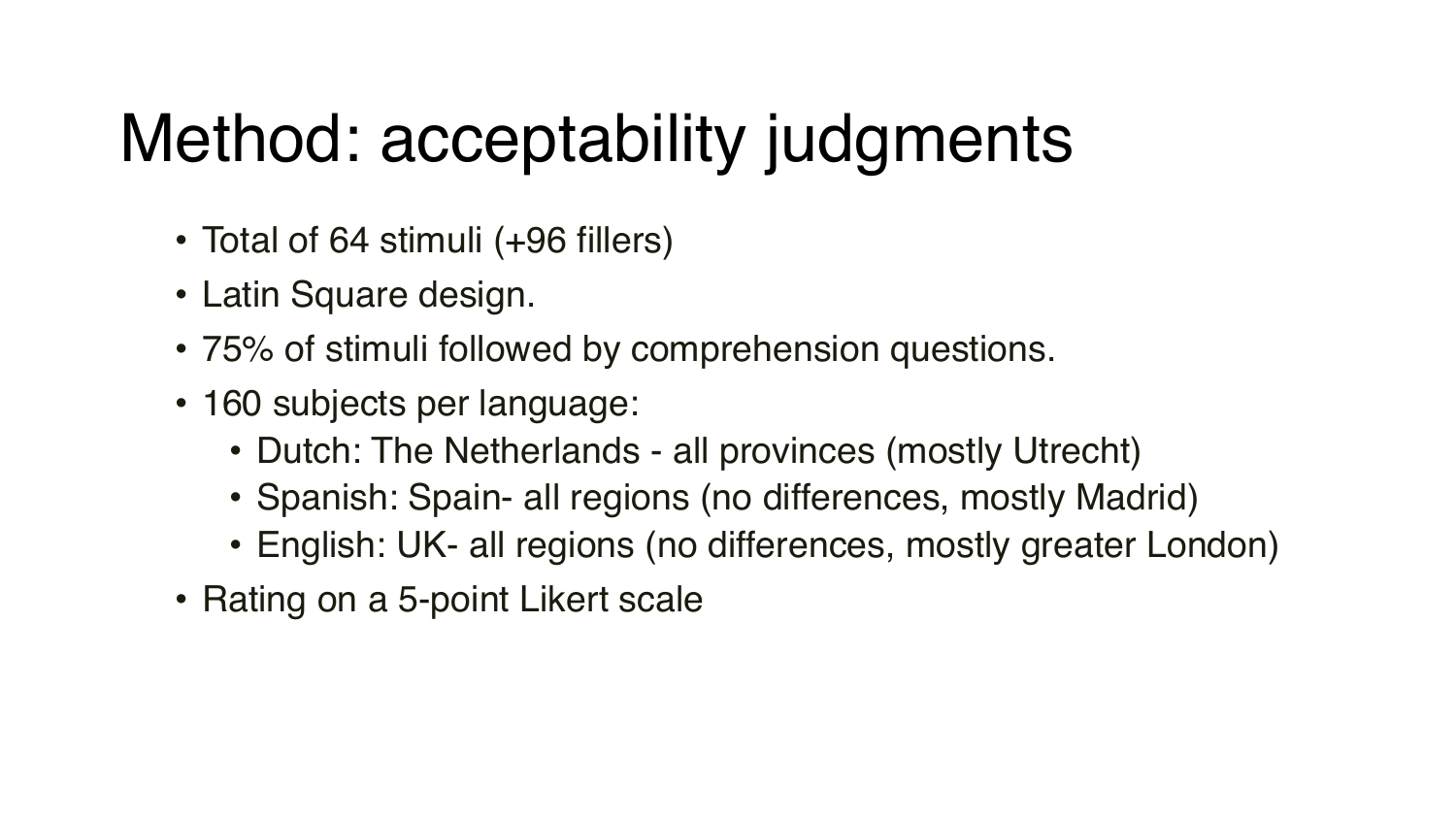#### Sample stimulus

Peter and Theresa are planning to go to a concert next weekend. Peter offers to go get the tickets later today, but Theresa tells him:

| +T, +D:    | "I purchased / have purchased mine this morning |
|------------|-------------------------------------------------|
| +T, -D:    | "I purchased / have purchased mine at midnight  |
| -T. + D: . | "I purchased / have purchased mine last month   |
| -T, -D:    | "I purchased / have purchased mine in November  |

It was cheaper that way".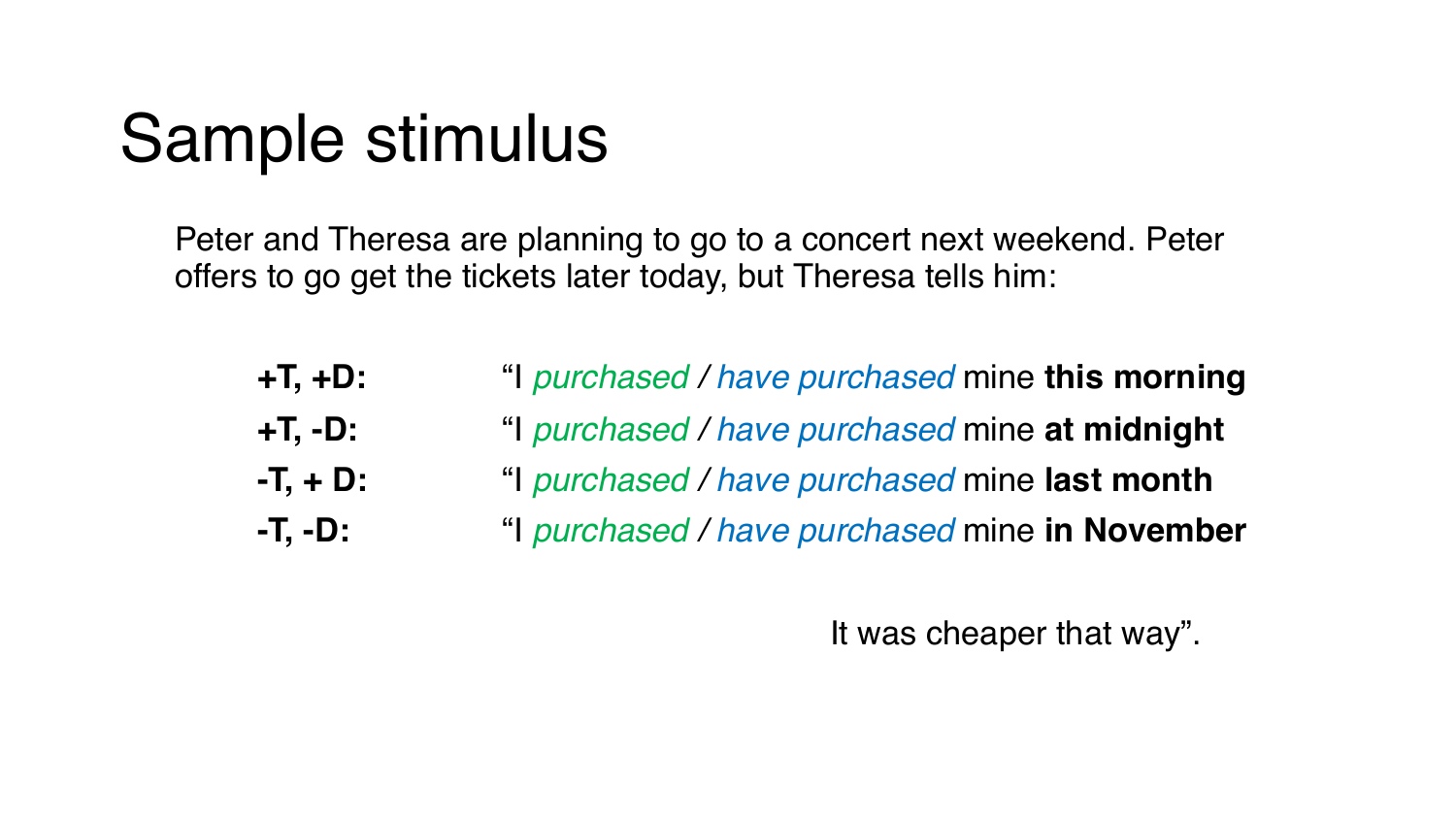#### Data analysis & Results

- All participants performed at above 75% in comprehension questions.
- Linear mixed model analysis; *lme4* package (Bates et al. 2015), in R.
	- Model selection by Likelihood Ratio Tests.
	- Post hoc tests in *multcomp* package (Hothorn et al. 2008).
	- p-values corrected by Tukey.
- **Fixed effects**: Temporal Proximity\*Deixis\*Marker.
- **Random effects**: random intercepts for subject and item.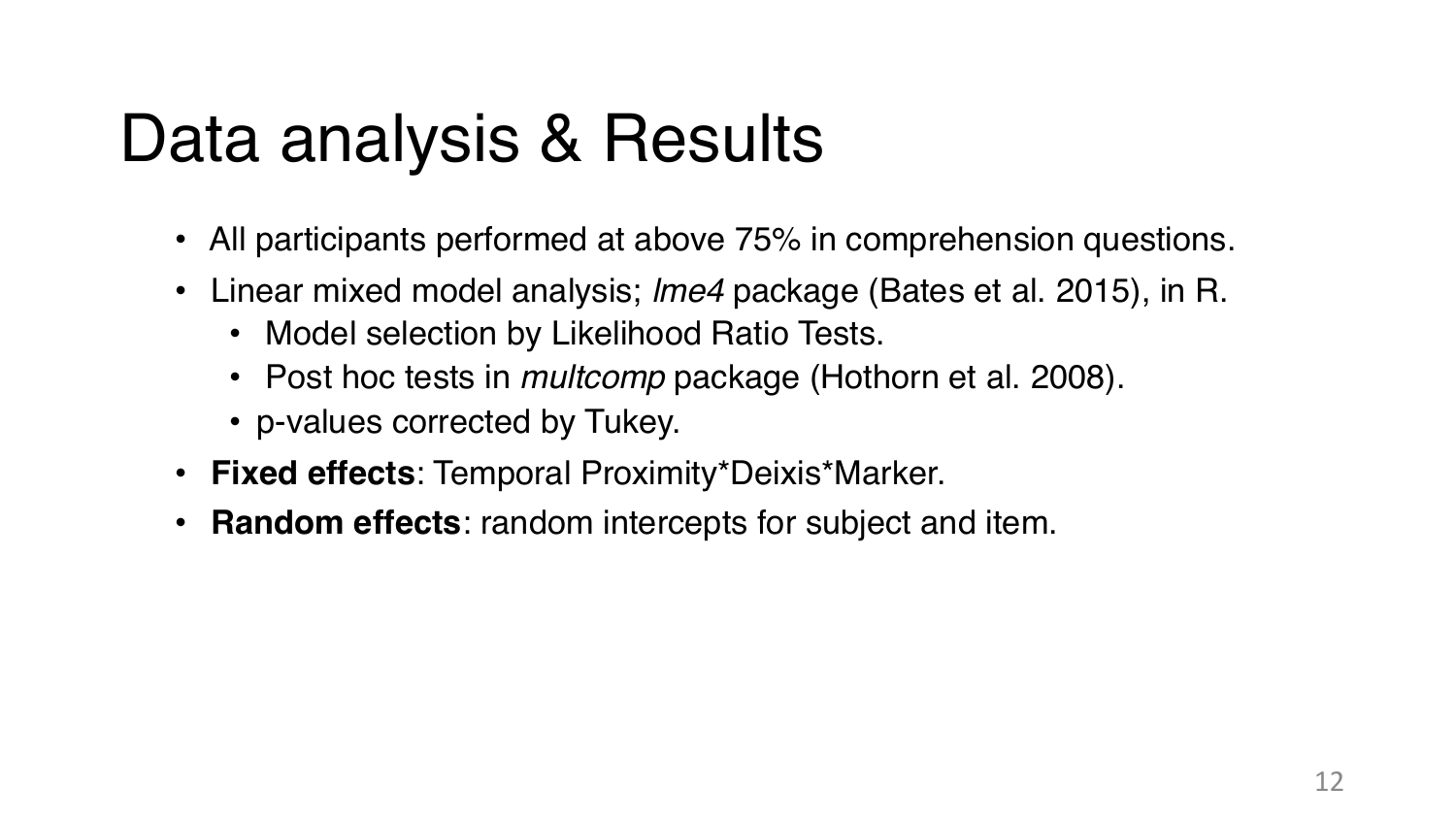#### Dutch

#### Main effect of marker: **PERFECT > PAST in all conditions**

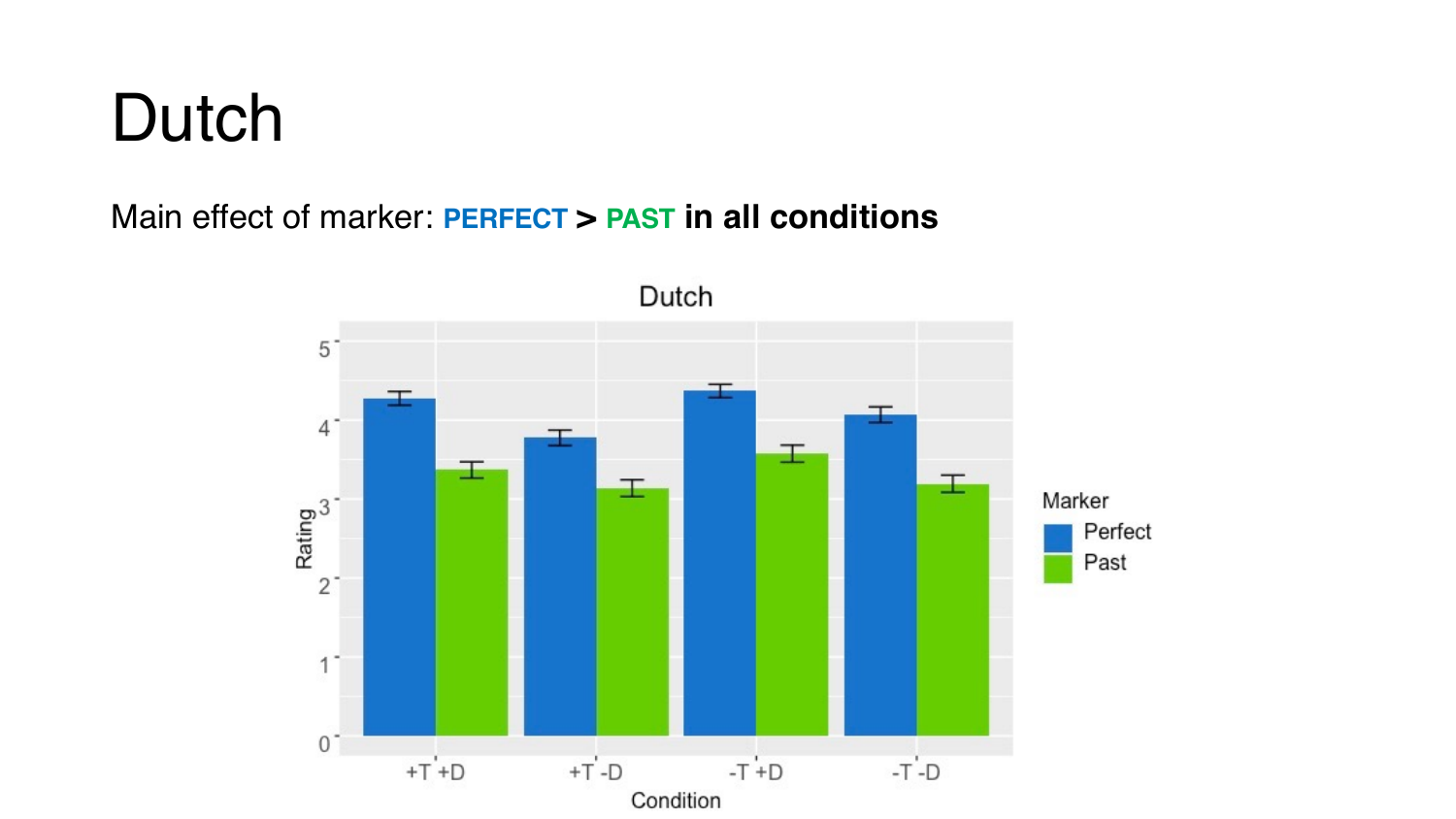# Spanish

• Significant T\*Marker interaction: PAST is better than PERFECT only in -T, but **they are not different in +T**. No effect of deixis.

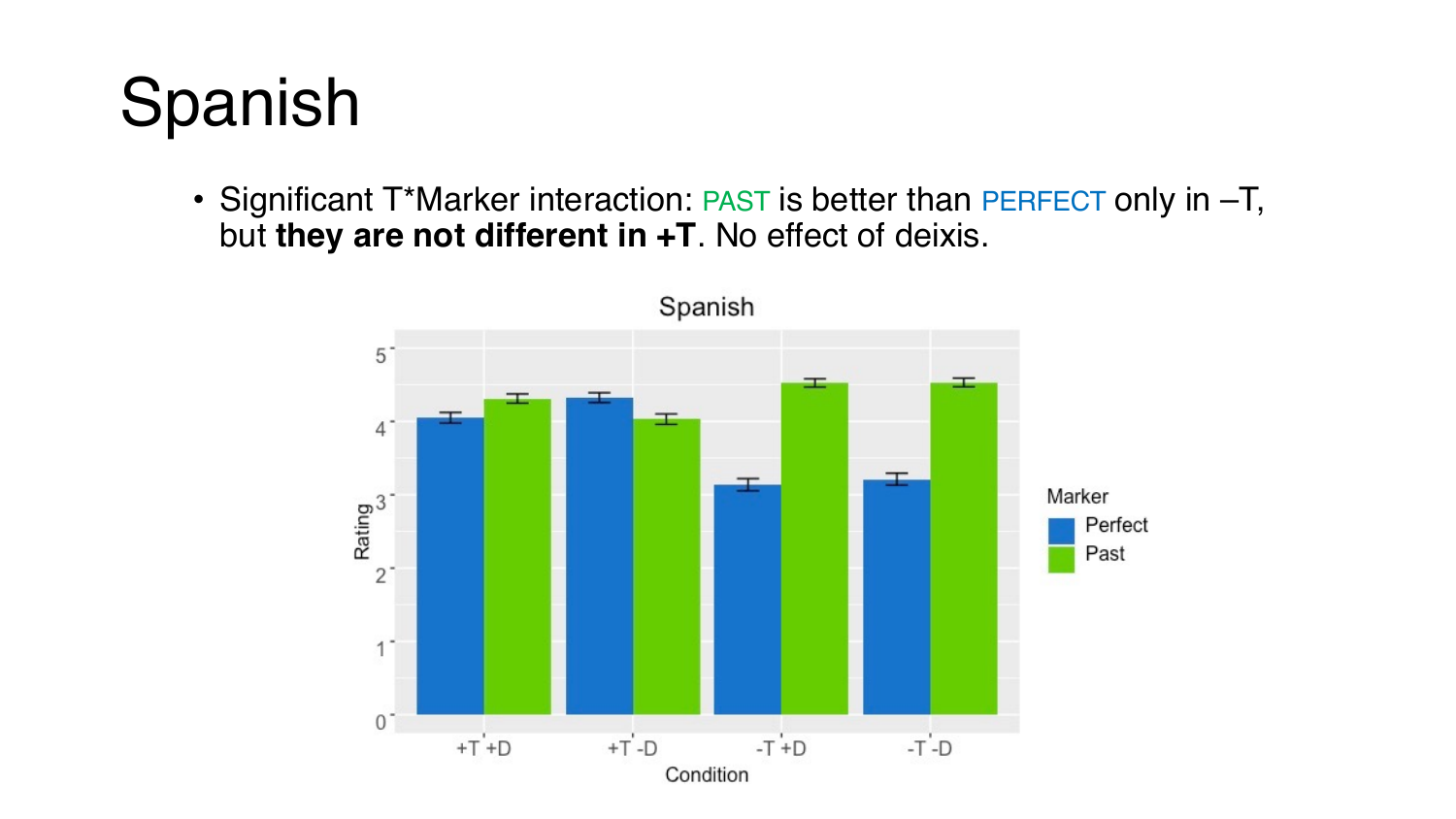# English

• Significant T\*D\*Marker interaction: PAST is better than PERFECT in all conditions, but **there is a less categorical difference in +T, +D**.

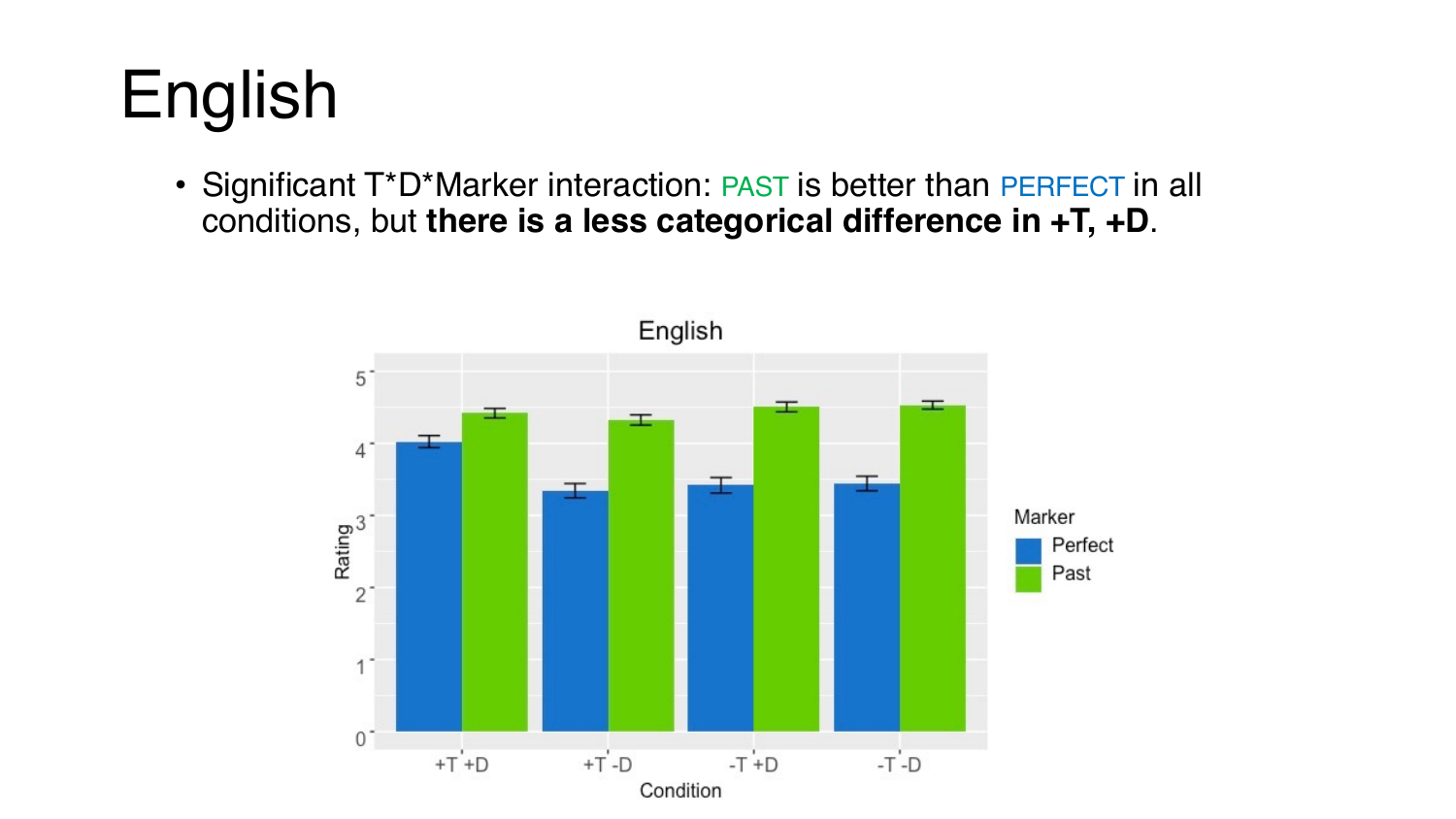# English: within +T +D

• if we subdivide +T,+D adverbials, when the adverb includes the day of utterance (e.g., *this month)* the difference is still significant, but **when it is included in the day of utterance (e.g.,** *this morning***), the difference disappears**.

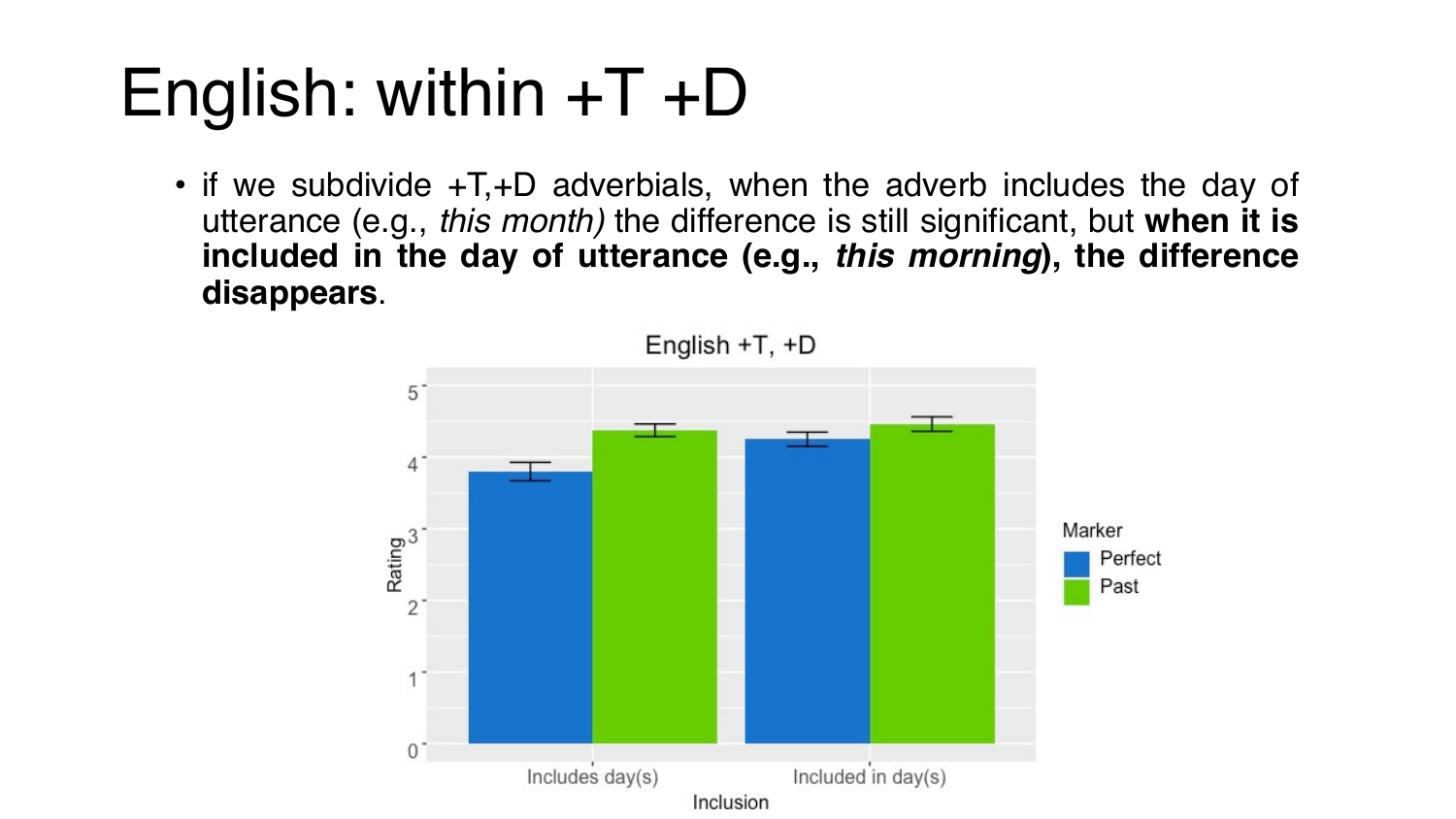# Summary

- **Dutch**: PERFECT is allowed to refer to past events unconstrainedly. PAST, in turn, is dispreferred for this purpose.
- **Spanish**: PERFECT is accepted when the **event is clearly linked to the day of utterance**, but there is no preference for this marker (contra Schwenter 1994, Azpiazu 2013 i.a.), since the PAST can also be used.
- **English:** PAST is preferred across conditions over the PERFECT but this latter marker is more accepted with **deictic hodiernal adverbials**, especially when the adverb is **included in the day of utterance** (e.g., *this morning*).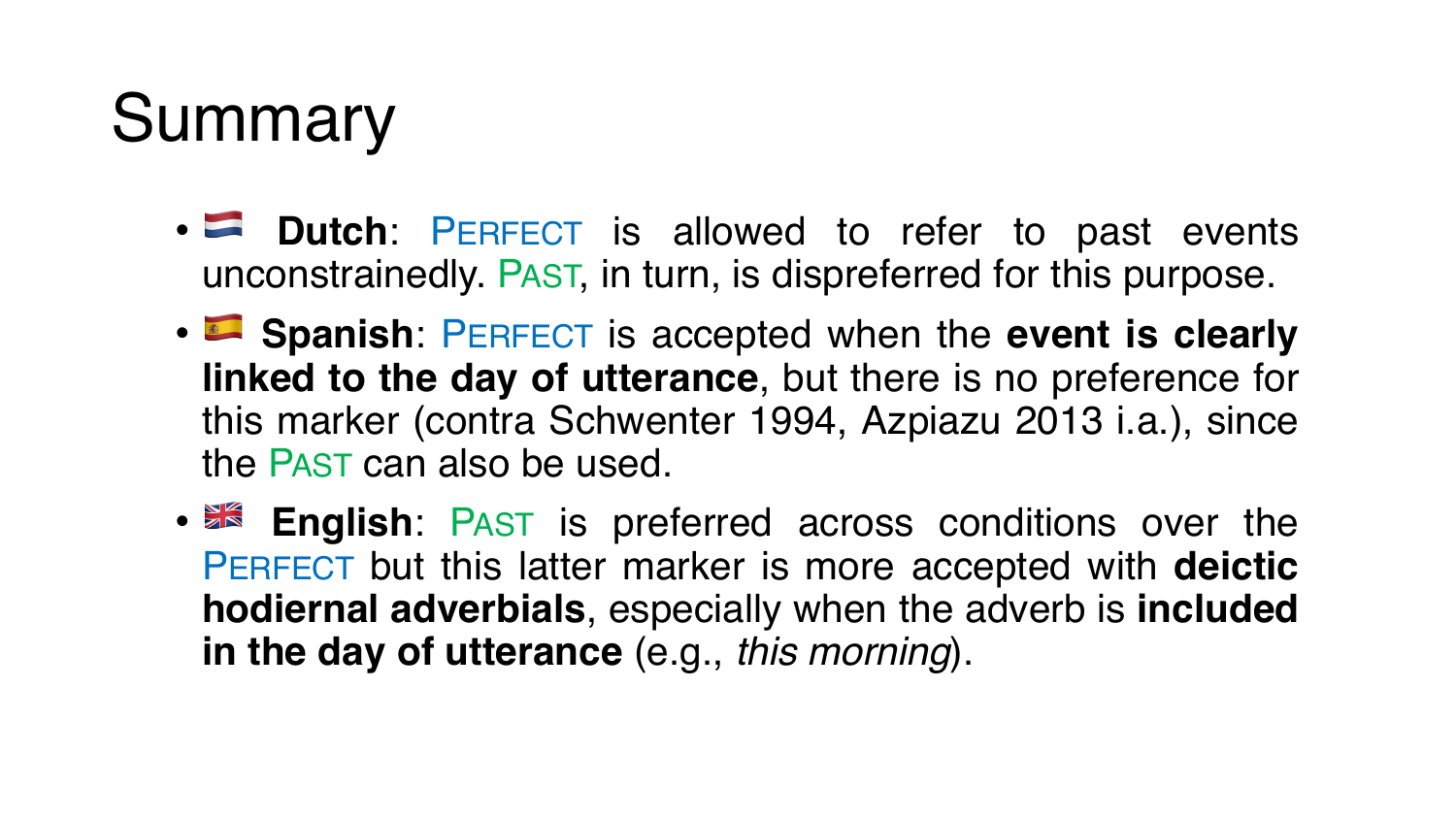#### **Conclusions**

- We produced a more **fine-grained typology** of the elements that need to be included in a **crosslinguistically valid semantics** of the **PERFECT.**
- **Hodiernality and deixis** (and considerations about 'proper' hodiernality vs. 'extended' hodiernality) **play a role in PERFECT-PAST crosslinguistic variation.**
- We are working on the semantic analysis!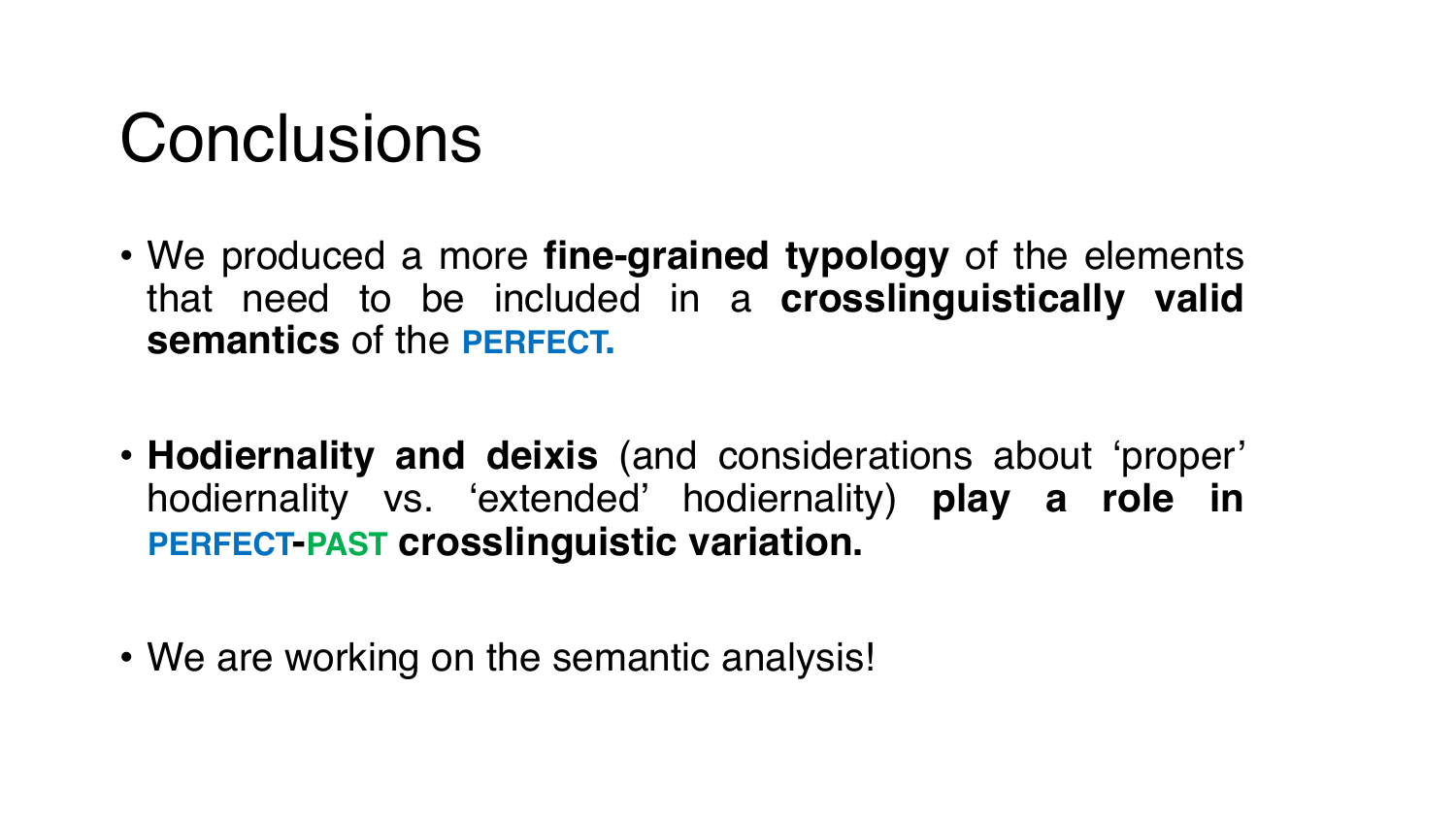#### Selected references

**Hitzeman, J. 1995.** A Reichenbachian Account of the Interaction of the Present Perfect with Temporal Adverbials. *NELS 25*, 17.

**Klein, W. 1992.** The Present Perfect Puzzle. *Language* 68, 525-552.

**van der Klis, M., Le Bruyn, B. & de Swart, H. 2021**. A multilingual corpus study of the competition between past and perfect in narrative discourse. *Journal of Linguistics*. 1-35

**Portner, P. 2003.** The (Temporal) Semantics and (Modal) Pragmatics of the Perfect. *Linguistics and Philosophy* 26, 459-510.

**Reichenbach, H. 1947.** *Elements of Symbolic Logic*. London: McMillan.

**Schwenter, S**. **1994**. The Grammaticalization of an Anterior. *Studies in Language* 18, 71–111.

**Squartini, M. & Bertinetto, P. 2000.** The Simple and Compound Past in Romance languages. In Ö. Dahl, *Tense and Aspect in the Languages of Europe*. 403-440.

**de Swart, H. 2007.** A cross-linguistic discourse analysis of the perfect. *Journal of Pragmatics 39*, 2273-2307.